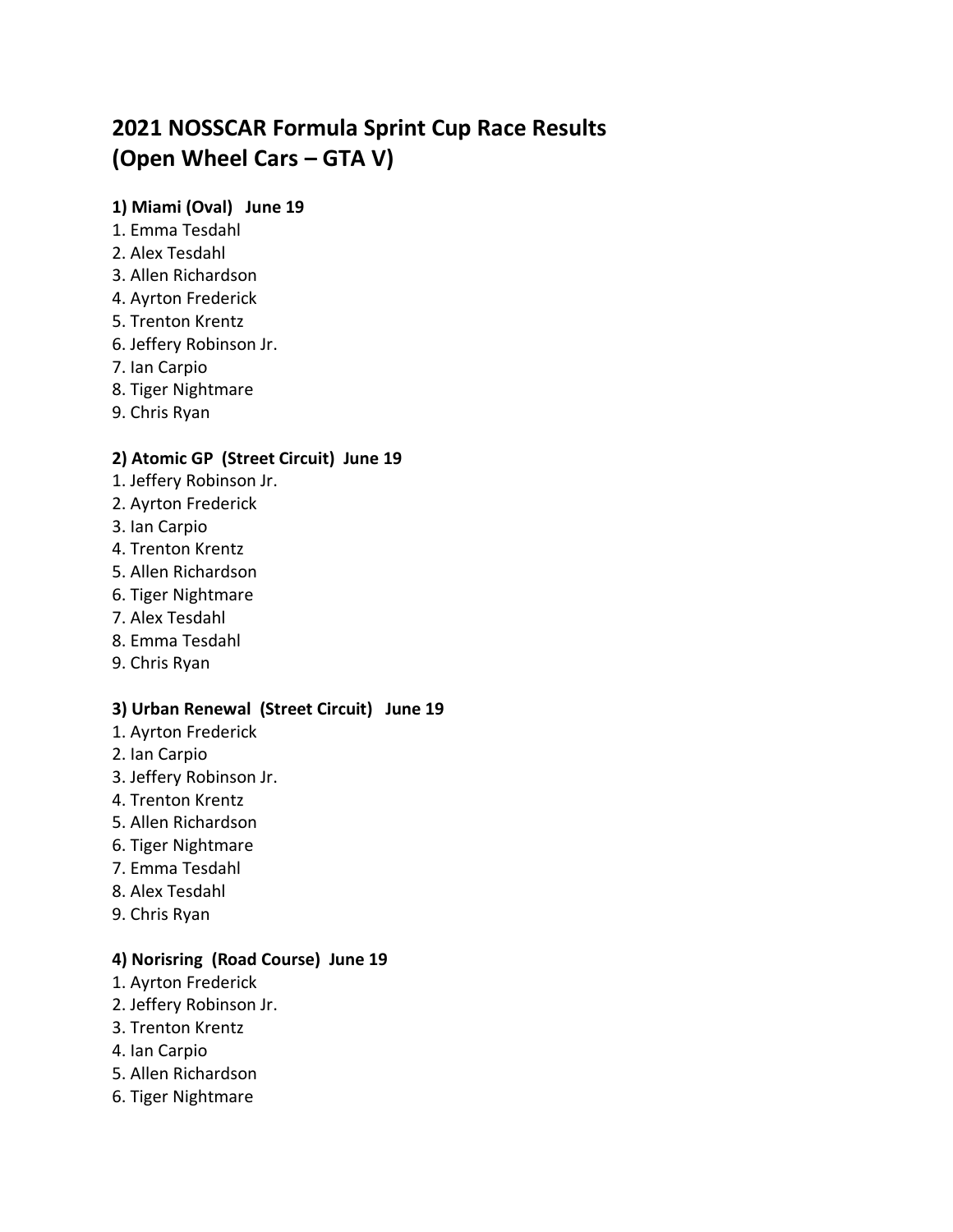- 7. Emma Tesdahl
- 8. Alex Tesdahl
- 9. Chris Ryan

#### **5) Pikes Peak (Oval) June 26**

- 1. Jeffery Robinson Jr.
- 2. Tiger Nightmare
- 3. Ayrton Frederick
- 4. Ian Carpio
- 5. Jordan Green
- 6. Derek Roberts
- 7. Tyler McMurter
- 8. Allen Richardson
- 9. Robert Lohman Sr.
- 10. Trenton Krentz
- 11. OG-Papa-Dank

#### **6) Chicagoland Roval June 26**

- 1. Jeffery Robinson Jr.
- 2. Ian Carpio
- 3. Ayrton Frederick
- 4. Derek Roberts
- 5. Tyler McMurter
- 6. Tiger Nightmare
- 7. Allen Richardson
- 8. Jordan Green
- 9. OG-Papa-Dank
- 10. Robert Lohman Sr.

#### **7) U.S. Grand Prix (Street Circuit) June 26**

- 1. Ayrton Frederick
- 2. Ian Carpio
- 3. Jordan Green
- 4. Derek Roberts
- 5. Jeffery Robinson Jr.
- 6. Tiger Nightmare
- 7. Tyler McMurter
- 8. Allen Richardson
- 9. OG-Papa-Dank
- 10. Robert Lohman Sr.

# **8) \*\*INDY 500\*\* June 26**

- 1. Jeffery Robinson Jr.
- 2. Derek Roberts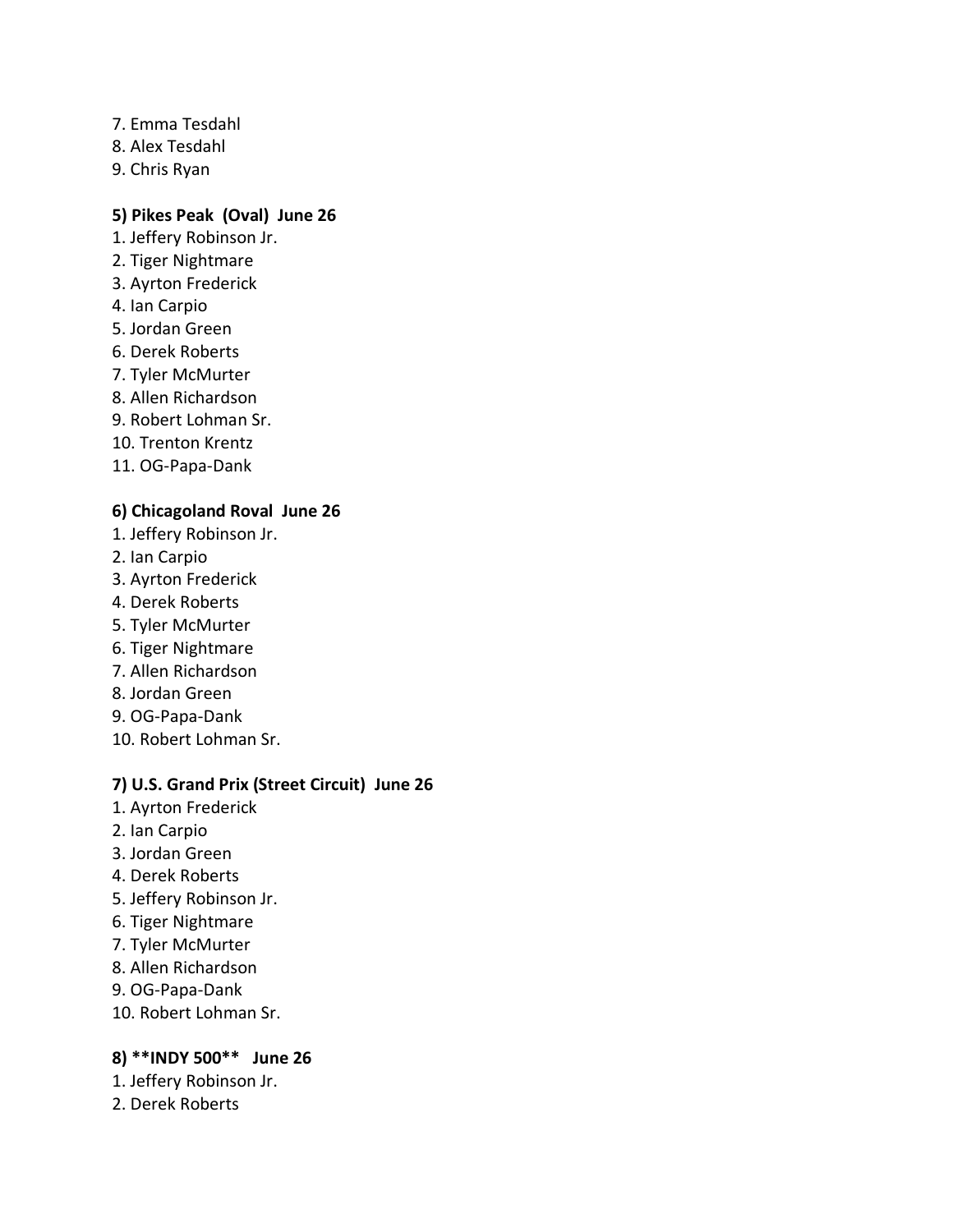#### 3. Ian Carpio

- 4. Allen Richardson
- 5. Tyler McMurter
- 6. Ayrton Frederick
- 7. Tiger Nightmare
- 8. OG-Papa-Dank
- 9. Robert Lohman Sr.
- 10. Jordan Green

#### **9) Kings Speedway (Road Course) June 26**

- 1. Jeffery Robinson Jr.
- 2. Derek Roberts
- 3. Allen Richardson
- 4. Ian Carpio
- 5. Ayrton Frederick
- 6. Robert Lohman Sr.
- 7. OG-Papa-Dank
- 8. Tiger Nightmare

## **10) Marlowe Valley (Street Circuit) June 26**

- 1. Ayrton Frederick
- 2. Ian Carpio
- 3. Jeffery Robinson Jr.
- 4. Derek Roberts
- 5. Allen Richardson
- 6. Tiger Nightmare
- 7. Robert Lohman Sr.
- 8. OG-Papa-Dank

## **11) Chicagoland (Oval) July 10**

- 1. Ayrton Frederick
- 2. Ian Carpio
- 3. Trenton Krentz
- 4. Jeffery Robinson Jr.
- 5. Derek Roberts
- 6. Allen Richardson
- 7. Jordan Green

## **12) Auto Club (Oval) July 10**

- 1. Derek Roberts
- 2. Ayrton Frederick
- 3. Trenton Krentz
- 4. Jeffery Robinson Jr.
- 5. Allen Richardson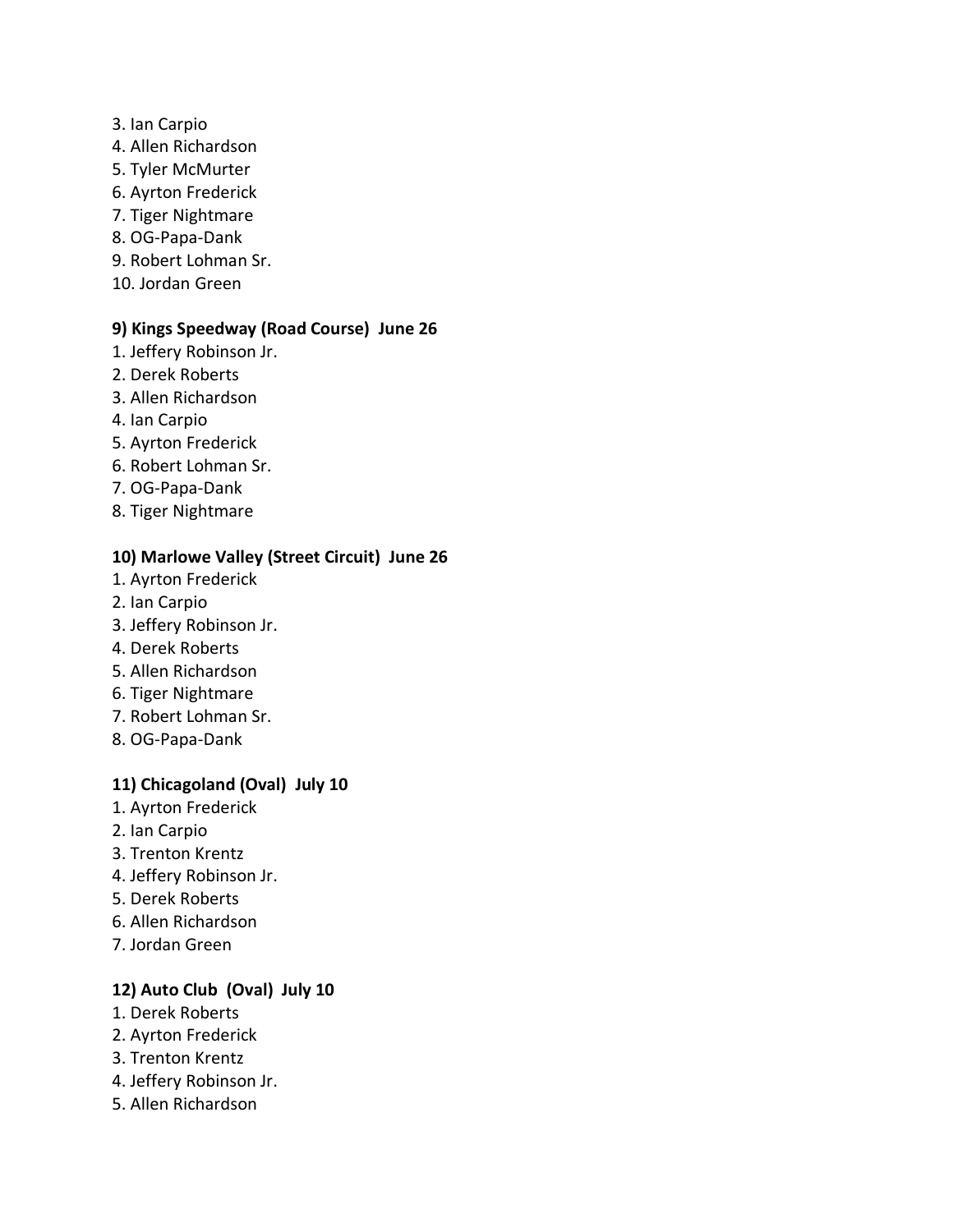- 6. Ian Carpio
- 7. Jordan Green

#### **13) Cypress Flats (Street Circuit) July 10**

- 1. Trenton Krentz
- 2. Jeffery Robinson Jr.
- 3. Ayrton Frederick
- 4. Ian Carpio
- 5. Derek Roberts
- 6. Allen Richardson
- 7. Jordan Green

#### **14) New Wave (Road Course) July 10**

- 1. Jeffery Robinson Jr.
- 2. Trenton Krentz
- 3. Ayrton Frederick
- 4. Ian Carpio
- 5. Jordan Green
- 6. Derek Roberts
- 7. Allen Richardson

## **15) Pacific Coast (Street Circuit) July 10**

- 1. Ayrton Frederick
- 2. Jeffery Robinson Jr.
- 3. Ian Carpio
- 4. Allen Richardson
- 5. Derek Roberts
- 6. Jordan Green
- 7. Trenton Krentz

## **16) Long Beach July 10**

- 1. Ayrton Frederick
- 2. Jeffery Robinson Jr.
- 3. Trenton Krentz
- 4. Ian Carpio
- 5. Derek Roberts
- 6. Allen Richardson
- 7. Jordan Green

## **17) Texas (Oval) July 17**

- 1. Derek Roberts
- 2. Ayrton Frederick
- 3. Jeffery Robinson Jr.
- 4. Allen Richardson